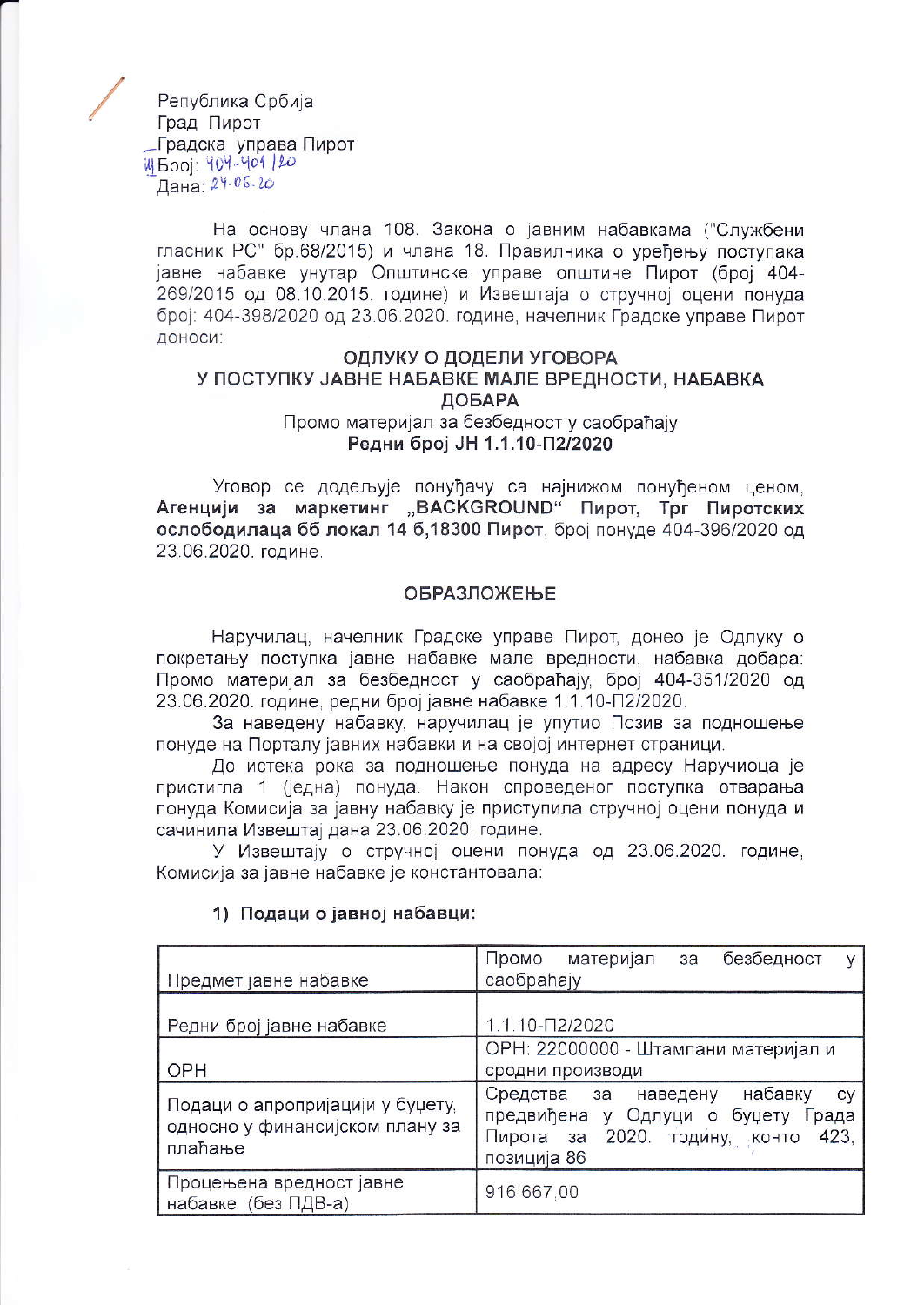| Вредност уговора о јавној<br>набавци (без ПДВ-а)   | 914.280,00   |  |
|----------------------------------------------------|--------------|--|
| Вредност уговора о јавној<br>  набавци (са ПДВ-ом) | 1.097.136,00 |  |

# Укупан број поднетих понуда: 1 (једна)

| Назив/име понуђача                                                                                                    |                       |  |  |  |  |
|-----------------------------------------------------------------------------------------------------------------------|-----------------------|--|--|--|--|
| Благовремене понуде                                                                                                   | Неблаговремене понуде |  |  |  |  |
| Агенција<br>маркетинг<br>за<br>"BACKGROUND"<br>Пирот,<br>l pr<br>Пиротских ослободилаца бб локал<br>14 б.18300 Пирот. |                       |  |  |  |  |

#### 2) Називи, односно имена понуђача чије су понуде одбијене и разлози за њихово одбијање:

| Број под<br>којим је<br>понуда<br>заведена | Подносилац понуде | Разлози за одбијање понуде |
|--------------------------------------------|-------------------|----------------------------|
|                                            |                   |                            |

# 3) Критеријум за оцењивање понуде је најнижа понуђена цена:

С обзиром да је примљена само једна прихватљива понуда, Комисија после стручне оцене понуда, без рангирања констатује да је једина благовремена, одговарајућа, прихватљива и најповољнија понуда понуђача

| Ред.<br>број | Понуђач                                                                                                     | Понуђена цена<br>без ПДВ |
|--------------|-------------------------------------------------------------------------------------------------------------|--------------------------|
| 1.           | Агенција за маркетинг "BACKGROUND" Пирот.<br>Пиротских ослободилаца бб локал<br>14<br>Tor<br>б.18300 Пирот. | 914.280,00               |

# 4) Назив, односно име понуђача чија је понуда најповољнија:

Комисија, после стручне оцене понуда, констатује да је благовремена, одговарајућа, прихватљива, понуда са најнижом понуђеном ценом, понуда понуђача

#### Агенција маркетинг "BACKGROUND" Пирот, Tpr Пиротских  $3a$ ослободилаца бб локал 14 б, 18300 Пирот.

Изабрани понуђач извршава набавку самостално,